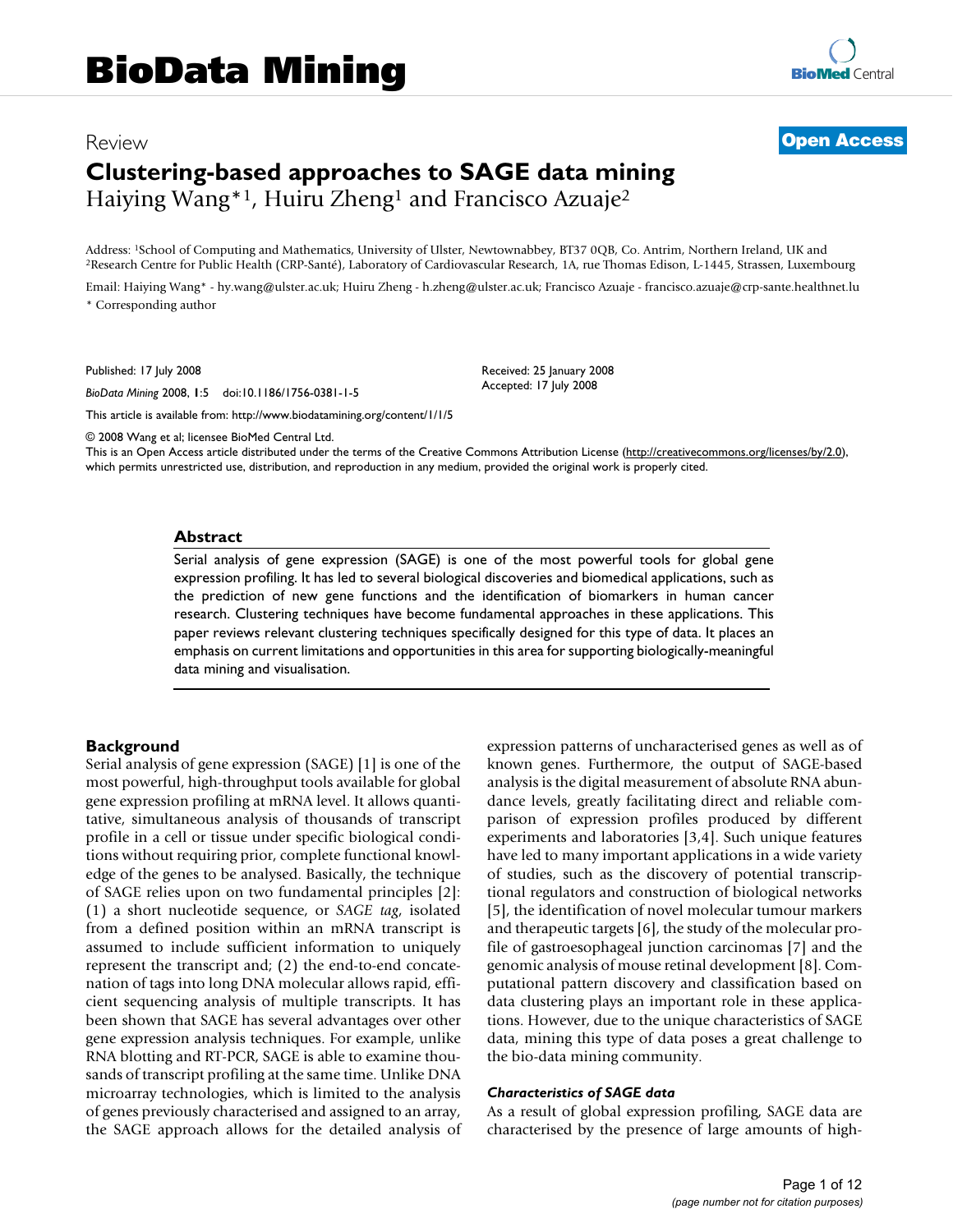dimensional data and the absence of functional and structural knowledge of many derived tags. For example, the result of a SAGE experiment, known as a *SAGE library*, is usually composed of many thousands of sequenced tags. Each tag is associated with a discrete value representing the expression level of a transcript in a particular tissue sample under selected physiological conditions. Furthermore, the generation of SAGE data does not rely on known gene sequence information. As a consequence, biological functions of many derived SAGE tags may remain largely unknown. For instance, in a study conducted by El-Meanawy *et al*. [9], a SAGE library generated from mouse kidney was constructed. It consisted of 3,868 sequence tags, in which only 42 percent of the transcripts matched mRNA sequence entries with known functions. Biological functions of 58 % of the transcripts were unknown.

Raw SAGE data may come in a variety of noisy representations and may include artifact sequences resulting from various sources of errors that are inherent in the experimental processes involved in the generation of data [10]. It is estimated that the number of tags containing artificial counts caused by sequencing errors counts to be between 5% and 15% of the total number of tags [11,12]. A study carried out by Akmaev and Wang [10] suggested that 3.5% of 21 bp (base pairs) SAGE tag, generated by a enhanced SAGE protocol (LongSAGE) [13], tags have errors inherited from the polymerise chain reaction (PCR) amplification and 17.3% of the tags in LongSAGE libraries have errors resulting from sequencing errors. It has been shown that the occurrences of these errors could lead to significant biases in the observed results produced by SAGE [14]. The techniques used to remove sequence errors and correct relevant artefacts can be found in [10,11], and [15]. Due to the inherent nature of their data acquisition procedure, SAGE data are governed by different statistical models from those of array-based gene expression analysis. Let  $p(x)$  be the probability of observing *x* counts of a given tag in a specific SAGE library and  $\lambda$  be the expected count for a given tag, it has been suggested that the number of sampled transcripts of a particular type observed in a given SAGE library closely follows a Poisson distribution [16], i.e.

$$
p(x) = \exp(-\lambda) \times \lambda^{x}/x!
$$
 (1)

Moreover, such distributions are independent of each other across different SAGE tags and SAGE libraries as pointed out by Cai *et al*. [17].

#### *SAGE data analysis: An overview*

In recent years there has been an accumulation of significant amounts of SAGE data generated from different tissues and cell lines across different species such as human

and mouse. However, such vast collections of data are not in themselves useful. In an attempt to extract useful knowledge encoded in the data, different data mining techniques have been developed and applied to analyze SAGE data. For example, several statistical tests have been used to study differential expression of genes based on the pairwise comparisons of SAGE libraries. Examples include Fisher's Exact test [18], Monte Carlo simulation-based test [1] and Bayesian statistics-based approaches [19]. A comparative review of these applications can be found in [20].

To identify differential expression in multiple SAGE libraries, several statistical models were proposed to account for both between-library and within-library variation. Based on a hierarchical beta-binomial model, Baggerly *et al*. [21] introduced a statistic test, *tw*, for two-group comparisons. To simultaneously model multiple types of variance and deal with multiple groups, a model based logistic regression with over-dispersion was introduced in [22]. A comparative evaluation of these approaches was conducted by Lu *et al*. [23].

Apart from these statistical test-based methods, other data mining techniques based on machine learning approaches (e.g. artificial neural networks) have also been applied to make SAGE data meaningful. Becquet *et al*. [24] utilized the association-rules discovery technique to reveal strong association rules hidden in large-scale human SAGE data. Rioult *et al*. [25] proposed an inductive database approach for mining biologically meaningful concepts from large SAGE expression data. Jin *et al*. [26] studied the performance of four supervised classification models, i.e. Support Vector Machine (SVM), Naïve Bayes (NB), Nearest Neighbour and C4.5 for cancer classification based on SAGE data, with SVM and NB achieving the best prediction performance. A Chi-square-based feature selection was used to deal with the high dimensional problem inherent in SAGE data. To support the identification of photoreceptor enriched genes based on SAGE expression data, Wang *et al*. [27] investigated three machine learning-based models (*KStar*, C4.5 decision tree, and *multilayer perceptron* neural network) for inferring functional associations from the SAGE data. Surprisingly, *KStar*, a relatively simple instance-based model performed significantly better than more complex algorithms, e.g. neural networks.

Being capable of detecting potentially novel and significant transcript or gene groups, clustering-based approaches have received great attention. For instance, based on hierarchical clustering analysis of 88 human cancer SAGE libraries, Ng *et al*. [28] presented a method to detect similarities between different types of cancer at the sub-cellular level. By modelling SAGE data with a Poisson distribution, Cai *et al*. [17] proposed a new K-means clus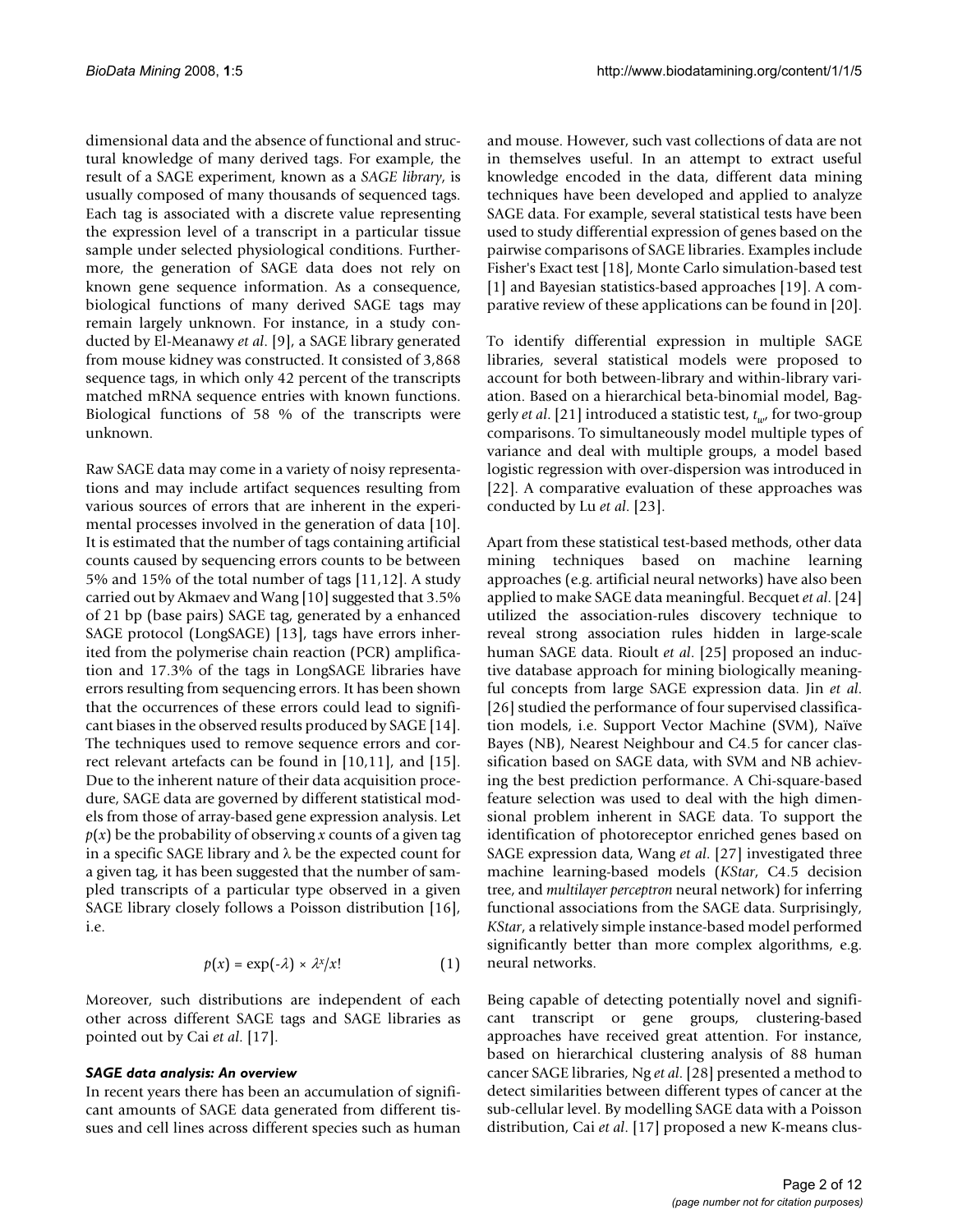tering technique to analyse SAGE data. More recently, Zheng *et al*. [29] introduced a novel self-adaptive neural network to supporting pattern discovery and visualization in SAGE data.

This paper places an emphasis on clustering-based approaches to SAGE data mining. Applications of traditional clustering techniques to analyse SAGE data are introduced in the next section, followed by a review of current advances in clustering analysis of SAGE data. The assessment of the quality of clustering techniques will also be investigated.

#### **Clustering-based approaches to SAGE data mining: traditional techniques and their applications**

A typical SAGE library consists of a list of thousands of tags and the number of times each tag is observed in a particular tissue sample obtained from different physiological conditions. A SAGE dataset can be summarized by a matrix, in which each horizontal row represents a sequenced SAGE tag and vertical columns contain various SAGE libraries corresponding to either serial time points taken from different development stages of a biological process or to various biological conditions. After data preprocessing, such as removal of sequencing and sampling errors, this matrix can then be analyzed by various clustering techniques. The main objectives are to cluster tags or libraries into classes that can be differentiated on the basis of their expression patterns and to identify groups of tags (or libraries) sharing similar expression patterns. This can be achieved by a two-way cluster analysis of the matrix: (1) clustering of SAGE tags based on expression profiles of each individual tag; and (2) clustering of SAGE libraries based on the expression profiles of each library.

Similarity measure between pairs of patterns is essential in most of clustering techniques. In the context of SAGE data analysis, the popular measure is based on the calculation of Pearson correlation across different libraries (or tags). Recently, based on the consideration of statistical nature of SAGE data, several Poisson-based similarity measures have been proposed, which will be further discussed in the next section.

The quality of the clustering outcomes can be assessed using different clustering validation techniques [30]. Mapping SAGE tags to kown genes [31] can also be used to support the estimate of the quality of SAGE cluster analysis. Figure 1 summarises the basic steps involved in clustering analysis of SAGE data.

Based on the observation that genes exhibiting similar expression patterns are more likely to be co-regulated and share similar biological functions [32], clustering-based SAGE data analysis has found different applications, for example, the identification of biomarkers in human cancer research [33], the discovery of cell- specific promoters modules [34], and the better understanding of transcriptional networks [35,36]. Such applications mainly rely on the following traditional clustering techniques.

# *Hierarchical clustering*

By being able to construct a hierarchy of clusters and diagrammatically summarise the clustering process in a tree form, i.e. dendrogram, hierarchical clustering has become one of the most widely used clustering techniques in SAGE data analysis. It can be implemented by using agglomerative and divisive approaches. Starting from each tag assigned to its own cluster, an agglomerative technique forms the cluster structure in a bottom-up fashion



# An overview of the basic steps involved in cl **Figure 1** ustering-based approach to SAGE data mining

An overview of the basic steps involved in clustering-based approach to SAGE data mining.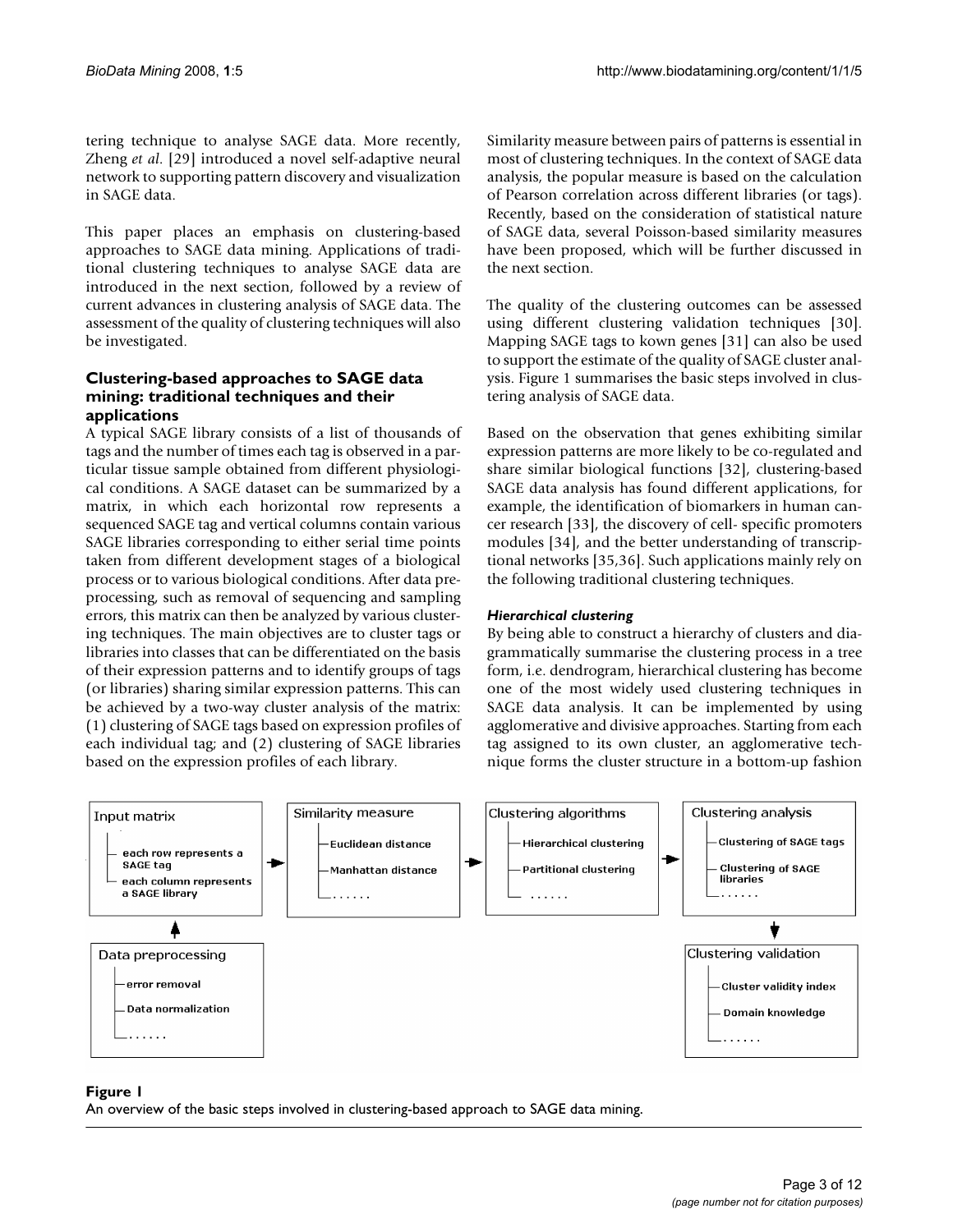until all SAGE tags belong to the same cluster. Depending on the way of defining similarity between clusters, such an approach has several variations such as single linkage, average linkage and complete linkage methods. A divisive method takes a top-down approach. It begins with the whole dataset as a single cluster, and iteratively splits up existing clusters into smaller clusters until each cluster only contains one data sample. Examples of hierarchical clustering for SAGE data analysis include a recent study conducted by Lee *et al*. [5], who clustered SAGE data obtained from the transcriptome of mouse type A spermatogonia, pachytene spermatocytes, and round spermatids to support the identification and discovery of potential transcriptional regulators and pathways involved in different stages of spermatogenesis. Based on the hierarchical clustering of 88 SAGE libraries derived from cancerous and normal tissues, as well as cell line material, Sander *et al*. [37] systematically studied cancer expression profiling. They found that based on SAGE expression data, brain and breast cancer samples could be clearly discriminated from their normal counterparts, but not in the case of prostate and ovarian cancers. To identify molecular alterations involved in the initiation and progression of breast carcinomas, Porter *et al*. [38] applied hierarchical clustering to analyze eight SAGE libraries generated from normal and cancerous human breast tissues.

The dendrogram is a graphical representation of hierarchical clustering, in which each step of the clustering process is illustrated by a tree joint, and each tree node represents a subset of expression data provides. It provides an intuitive platform for biologists to visualize basic relationships between all the tags or libraries, as illustrated in Figure 2. This example shows a two-way hierarchical clustering of 1118 SAGE tags highly expressed in the mouse microdissected outer nuclear layer (ONL) published by Blackshaw *et al*. [39]. However, such a representation does not directly produce explicit partitions of the data. Given the sheer number of the data possibly involved in the analysis of SAGE studies, it is usually not obvious how to define clusters from the tree. For example, it could be a complex task for users to determine the optimal number of clusters and obtain meaningful partitions solely based on the dendrogram shown in Figure 2.

# **K***-means clustering*

The *k*-means method is perhaps one of the simplest, best known clustering techniques. It partitions a dataset into *k* clusters iteratively, such that (1) each sample is assigned to its closest centroid, and (2) the dispersion within *k* clusters is minimised. Mechaly *et al*. [35] applied *k*-means clustering to study transcriptional networks involved in the mouse adult peripheral nerve repair program. Four SAGE libraries taken from mouse dorsal root ganglia at embryonic day E13, neonatal day P0, adult and adult 3

days post-axotomy were analysed. A *k*-means clustering with  $k = 50$  was performed on 5400 SAGE tags. This analysis led to the identification of candidate genes, such as *DDIT3*, *TIMM8B*, and *OAZIN*, as potential injury-induced molecular actors involved in a stress response pathway.

*K*-means clustering exhibits several limitations that hinder its performance. One of its fundamental disadvantages is that the output of the *k*-means procedure is an unorganised collection of clusters that is not always conductive to biological and physiological interpretation [40]. Nevertheless, the simplicity and scalability among large datasets still make *k*-means clustering technique an attractive alternative when dealing with large SAGE datasets.

#### *Self-organizing map (SOM)*

The basic idea of the SOM [41] is to produce a low dimensional (usually a 2- dimensional grid) representation of a high dimensional input space while preserving key similarity relations between input data samples. The resulting map is characterised by the formation of a topological map of the original data, in which similar patterns (i.e. samples) are close to each other, and the ones that are less similar tend to be further away. Figure 3 shows a  $4 \times 4$ SOM map based on the analysis of 1467 SAGE tags published by [22]. Ten SAGE libraries from developing mouse retina taken at 2-day intervals from embryonic day 12.5 (E12.5) to postnatal day 10.5 (P10.5) and adult retina were plotted on the x-axis, and relative tag abundance is shown on the y-axis of each SOM node. It can be seen that most of the tags, which show higher expression level in embryonic day are grouped together on the top-left handside in Figure 3, while those SAGE tags exhibiting higher expression values during postnatal periods are clustered into the right-bottom nodes. The tags with varying expression patterns throughout retinal development tend to be allocated in the central nodes shown in Figure 3.

The ability to reveal the intrinsic cluster structure of the data in a low dimensional space makes the SOM an appealing and powerful tool in various forms of clustering analysis. In a recent study published by Mclntosh *et al*. [42], the SOM has successfully supported the study of gene expression profiling of developing wheat caryopsis. A total of five SAGE libraries were constructed at five postanthesis time-points, which correlate to key stages in the caryopsis developmental process. More than 90,000 LongSAGE tags were sequenced generating 29,261 unique tag sequences across all five SAGE libraries. Based on clustering analysis of expression patterns of the 250 most abundant tags with SOM, differential expression profiles that highlight development-specific genes were identified.

The application of the SOM-based clustering techniques requires the network structure and the number of nodes to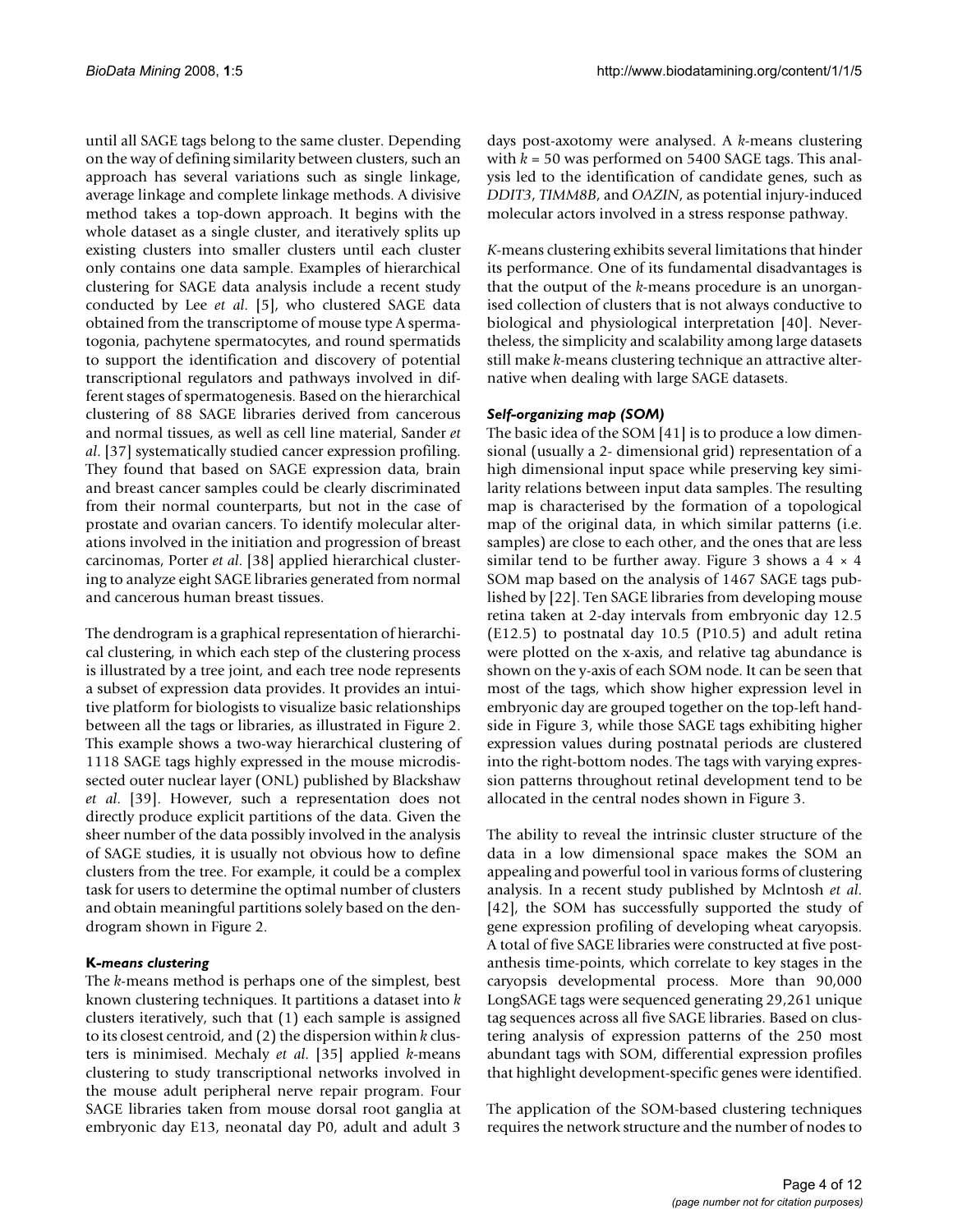

**An illustration of two-way hierarchical clustering analysis of 1118 SAGE tags highly expressed in the mouse microdissected outer nuclear layer (ONL) published by Blackshaw et al**. [39]. Each row represents a SAGE tag, where each columns correspond to a SAGE library. A total of murine 14 libraries were considered including different tissues and developmental stages, including mouse NIH-3T3 fibroblast cells, adult hypothalamus, developing retina at 2 day intervals from embryonic day (E) 12.5 to postnatal day (P) 6.5, P10.5 retinas from the paired-homeodomain gene crx knockout mouse (crx-/-) and from wild type (crx+/+) littermates, adult retina and microdissected outer nuclear layer (ONL). developing retina at 2 day intervals from embryonic day (E) 12.5 to postnatal day (P) 6.5, P10.5 retinas from the paired-homeodomain gene crx knockout mouse (crx-/-) and from wild type (crx+/+) littermates, adult retina and ONL.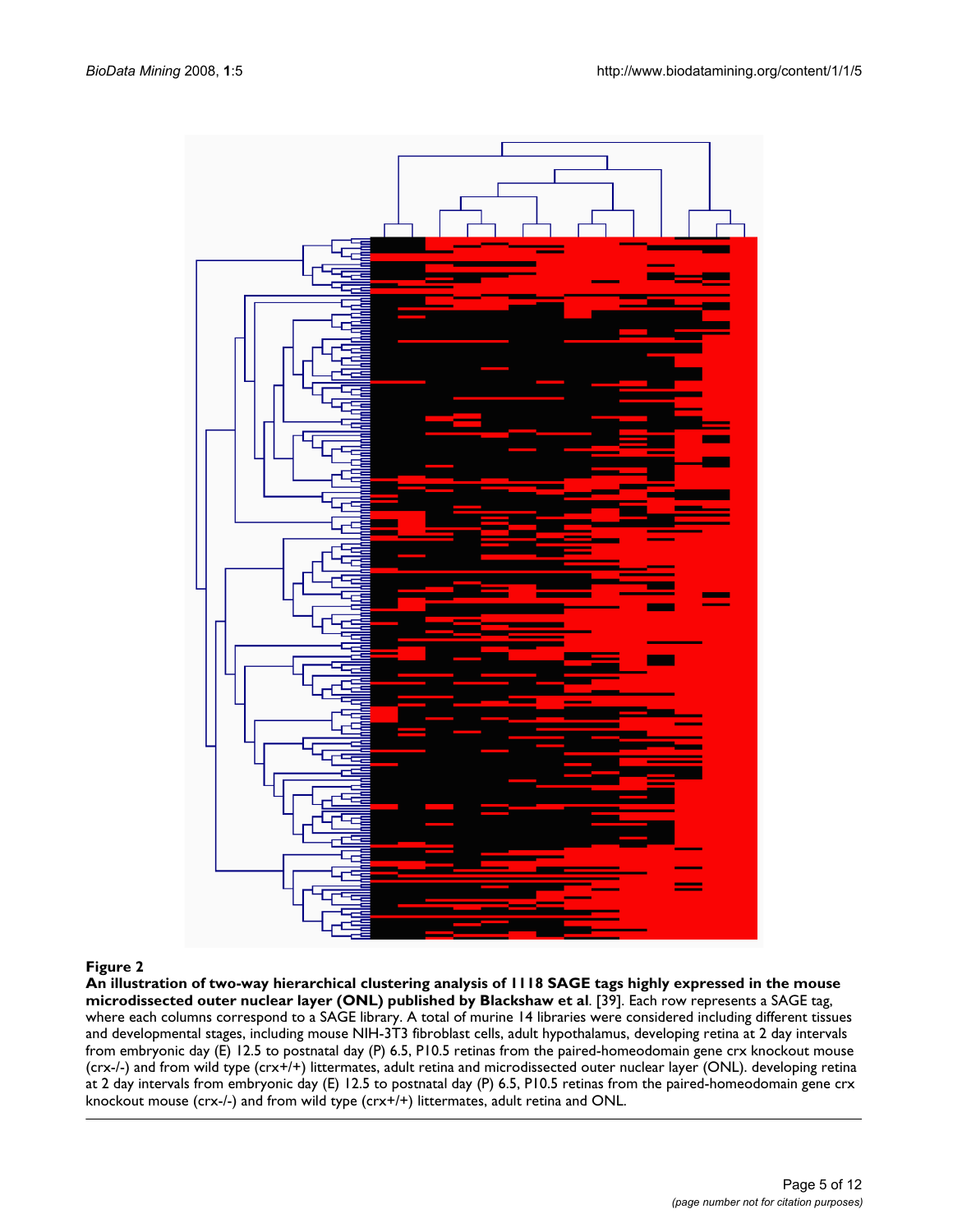

# The expression profiles of the SOM based of the SOM based  $\mathcal{I}_2$ 3,237 SAGE tags  $\mathcal{I}_3$

**The expression profiles of the SOM based on the analysis of 1467 SAGE tags** [23,22]. Ten SAGE libraries10 from developing mouse retina taken at 2-day intervals from embryonic day 12.5 (E12.5) to postnatal day 10.5 (P10.5) and adult retina are plotted on the x-axis, and relative tag abundance is shown on the y-axis. The number shown on each graph stands for the total number of tags in each cluster.

be specified by the user in advance. Currently, for an unknown dataset, there is no theoretical way to determine the optimal size and structure of the output network. Usually, users need to rely on a trial-and-error method, which undoubtedly represents a time-consuming and tedious task.

# **Current advances in clustering analysis of SAGE data**

# *Clustering analysis with a Poisson approach*

Most of the applications discussed in the last section mainly applied tools currently available in microarray data clustering tools such as TIGR MeV [35] and Gene-Spring [42]. The data clustering algorithms offered by these tools do not take into account the specific statistical nature inherent in SAGE data. It has been shown that without the incorporation of the statistical model exhibited by SAGE data into the learning process, the advantages of clustering-based approaches may not be fully realized [17].

Based on the assumption that the number of tags observed in a SAGE library closely follows a Poisson distribution, Cai *et al*. proposed a new clustering algorithm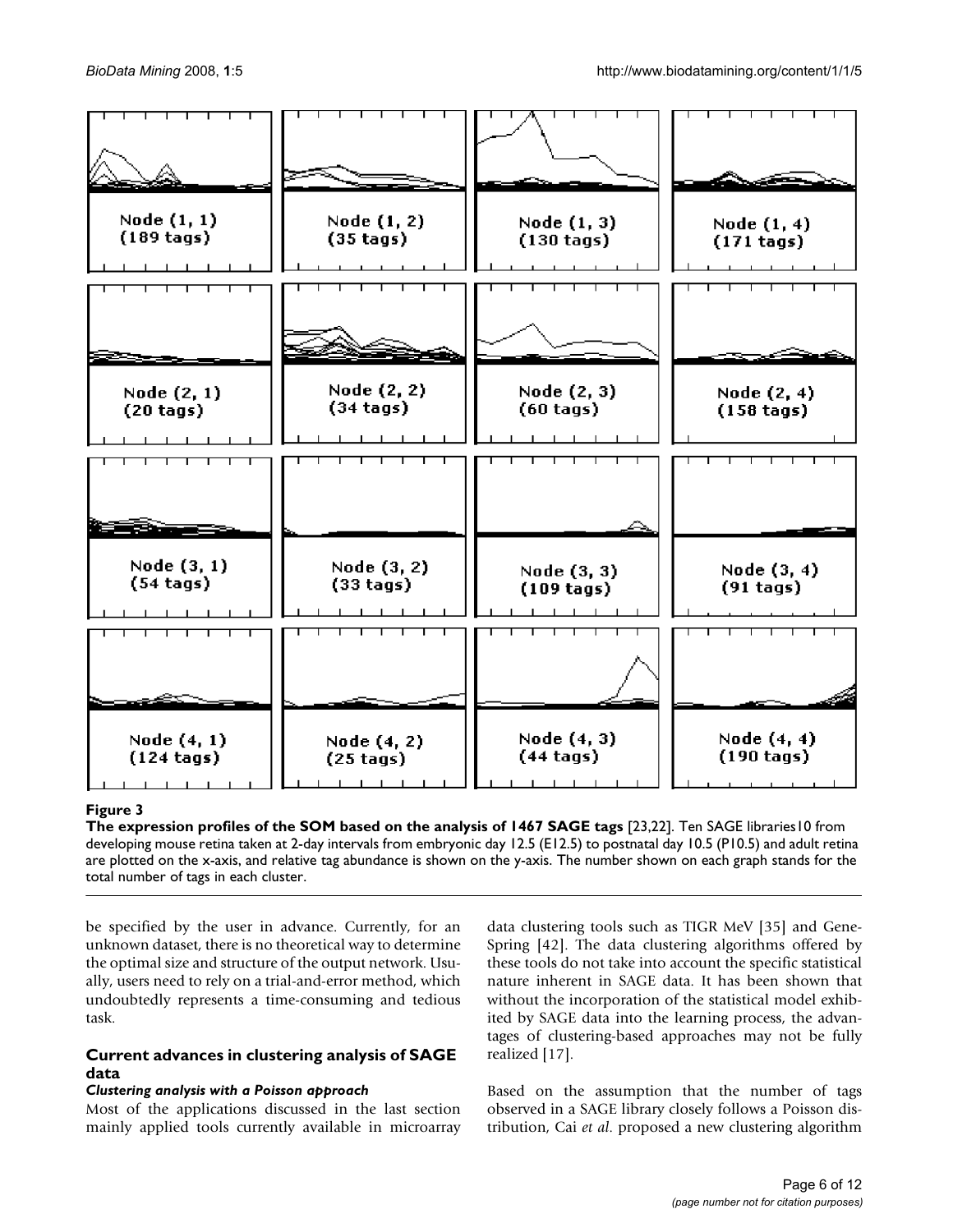(PoissonC) specifically designed for SAGE data. It was implemented within the *k*-means clustering framework but with a Poisson statistics-based function as a similarity measure. One of the innovations of PoissonC was that, instead of using traditional distance measures such as Pearson correlation and Euclidean distance, it adopts the chi-square statistic to determine how to assign each SAGE tag to its closest (cluster) centroid. Tested on simulated and experimental mouse retinal SAGE data, PoissonC has demonstrated significant advantages over traditional clustering methods.

More recently, Wang and colleagues [43] further incorporated Poisson statistics-based similarity measures into the learning process of SOM and agglomerative hierarchical clustering algorithms. Two new clustering methods called PoissonS and PoissonHC respectively were proposed. Like in PoissonC, PoissonS utilized Chi-square statistics to determine the winning nodes for each input sample. Let *Yi* be the input vector representing the *ith k*-dimensional

SAGE tag ( $k$  is the total number of SAGE libraries),  $\hat{Y}_i(t)$ be the expected value of *Yi* (*t*) (*t* is the index of SAGE library), and *mj* be the associated weight vector of the *jth* node, PoissonS used the following minimum Chi-square statistics-based distance matching criterion to determine the winning node denoted by the subscript *c*:

$$
d_{\chi}(i,j) = \sum_{t=1}^{k} \left( \frac{(Y_i(t) - Y_i(t))^2}{Y_i(t)} \right)
$$
 (2)

$$
\hat{Y}_i(t) = (m_j(t) / \sum_{t=1}^k (m_j(t))) \times \sum_{t=1}^k Y_i(t)
$$
\n(3)

$$
d_{\chi}(i, c) = \min d_{\chi}(i, j), \quad \forall j \tag{4}
$$

The calculation of the expected count represented in Equation (3) considers the following factors: (a) Like in a SOM, after each learning epoch, the weight vector,  $m_j$  in the PoissonS coincides with the centroid of the respective cluster, and (2) the main purpose of PoissonS is to group tags with similar relative expression rather than the absolute expression levels.

Under the assumption that Poisson distributions governing the generation of SAGE data are independent of each other across different SAGE tags and libraries, PoissonHC used the joint likelihood function, *p*(*i*,*j*), as a distance function to measure the similarity between tags *ith* and *jth* tags.

$$
p(i, j) = \prod_{t=1}^{k} (\exp(-Y_i(t))Y_i(t)Y_i(t) / Y_i(t)!) \times \prod_{t=1}^{k} (\exp(-Y_j(t))Y_j(t)Y_j(t) / Y_j(t)!) \tag{5}
$$

Where  $\hat{Y}_i(t)$  and  $\hat{Y}_i(t)$  are the expected values of  $Y_i(t)$  and *Yj* (*t*) respectively, which can be calculated by using the 2 × *k* contingency table with  $Y_i(t)$  being the first row and  $Y_j(t)$ being the second row [44].

The performance of both PoissonS and PoissonHC was evaluated by using three datasets, i.e. one synthetic set published by Cai *et al*. [17], mouse retinal SAGE data including 10 murine SAGE libraries generated from developing retina taken at 2-day intervals [8] and human cancer SAGE data including eleven human cancer SAGE libraries [45]. The results indicated that, in the context of SAGE-based data clustering, both PoissonS and PoissonHC offer several advantages over existing traditional data clustering techniques techniques. Figure 4 shows clustering analysis of a set of 35 tags with known biological functions and distinctive expression patterns with PoissonHC and hierarchical clustering with Pearson correlation as a distance function. Clearly, PoissonHC outperformed its hierarchical clustering counterpart.

To further enhance the capability for pattern discovery and visualization in SAGE data, a hybrid approach based on the combination of PoissonS and PoissonHC with PoissonS as the first analysis level, as illustrated in Figure 5, was also proposed by Wang *et al*. [43]. Such a combination allows a better understanding of inter- and intra-cluster relationships hidden in the SAGE data.

#### *Self-adaptive neural networks (SANNs)*

SANNs represent a family of unsupervised neural networks, which have ability of dynamically organizing themselves (i.e. automatically adapt its topology) according to the natural clustering structure of the underlying data. Unlike the SOM, whose topology and number of nodes need to be predetermined by the user, SANNs allow the structure as well as the size of the network to be determined during the learning process. Thus, the resulting map has a structure that is directly linked to the underlying dataset. From a clustering prospective, such a feature may greatly facilitate the identification of cluster structures hidden in the data.

Zheng *et al*. [29] recently reported a new SANN model, *Poisson-based Growing Self-Organizing Map* (PGSOM), which implements novel weight adaptation and neurone growing strategies by taking into account the statistical properties of SAGE data. A fundamental advantage of PGSOM is that, based on the implementation of a Poisson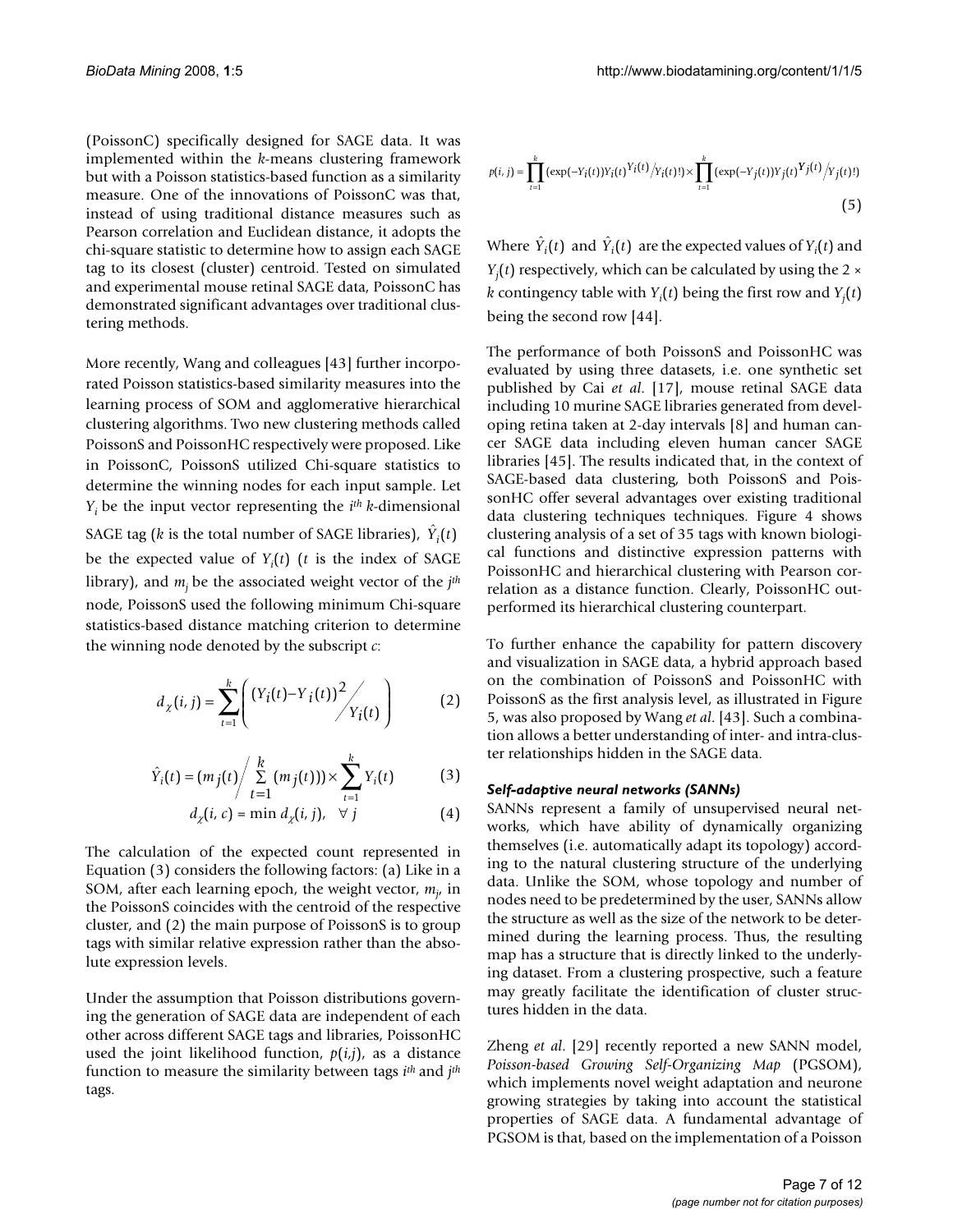

# sonHC and (b) hierarchical clustering with Pearson corre **Figure 4** Hierarchical cluster analysis on the 35 tags with known biological functions and di lation as a distance function (adapted from [43]) stinctive expression patterns with (a) Pois-

**Hierarchical cluster analysis on the 35 tags with known biological functions and distinctive expression patterns with (a) PoissonHC and (b) hierarchical clustering with Pearson correlation as a distance function (adapted from** [43]). The 35 SAGE tags under consideration includes 8 crystallin proteins (*CrystallinCluster*), 9 tags whose expression peak appears around P0.5 (*PerinatalCluster*), 9 ribosomal proteins (*RibosomalCluster*), and 9 tags whose peak expression pattern occurs before E16.5 (*EmbryonicCluster*).

statistic-based topology adaptation strategy, it is able to reflect similarity relationships and expression patterns encoded in the SAGE data by branching out. Figure 6 shows a representative map of PGSOM based on the analysis of a mouse retinal SAGE dataset published by Blackshaw *et al*. [39], which includes 63 non-PR-enriched and 261 PR-enriched tags. As can be seen from Figure 6(a), the PGSOM resulting map has branched out into four directions (Branches A1, A2, B1, and B2), each representing a distinct expression pattern encoded in the SAGE data. For example, genes associated with tags in Branches B1 are not associated with non-retina tissue (3t3 and hypo libraries) and before postnatal day P6.5. However, a significant increase in expression was observed throughout postnatal day. Genes that fall into Branch A12 show comparatively early onset of expression with expression signature start-



# An example of the combination of PoissonS Poisson HC clustering prototypes originating from **Figure 5** and PoissonHC for SAGE data analysis with PoissonS and SAGE tags assigned to each node PoissonS as the first analysis level and

An example of the combination of PoissonS and PoissonHC for SAGE data analysis with PoissonS as the first analysis level and Poisson HC clustering prototypes originating from PoissonS and SAGE tags assigned to each node. Such a combination may highlight inter- and intra-cluster relationship hidden in the SAGE data.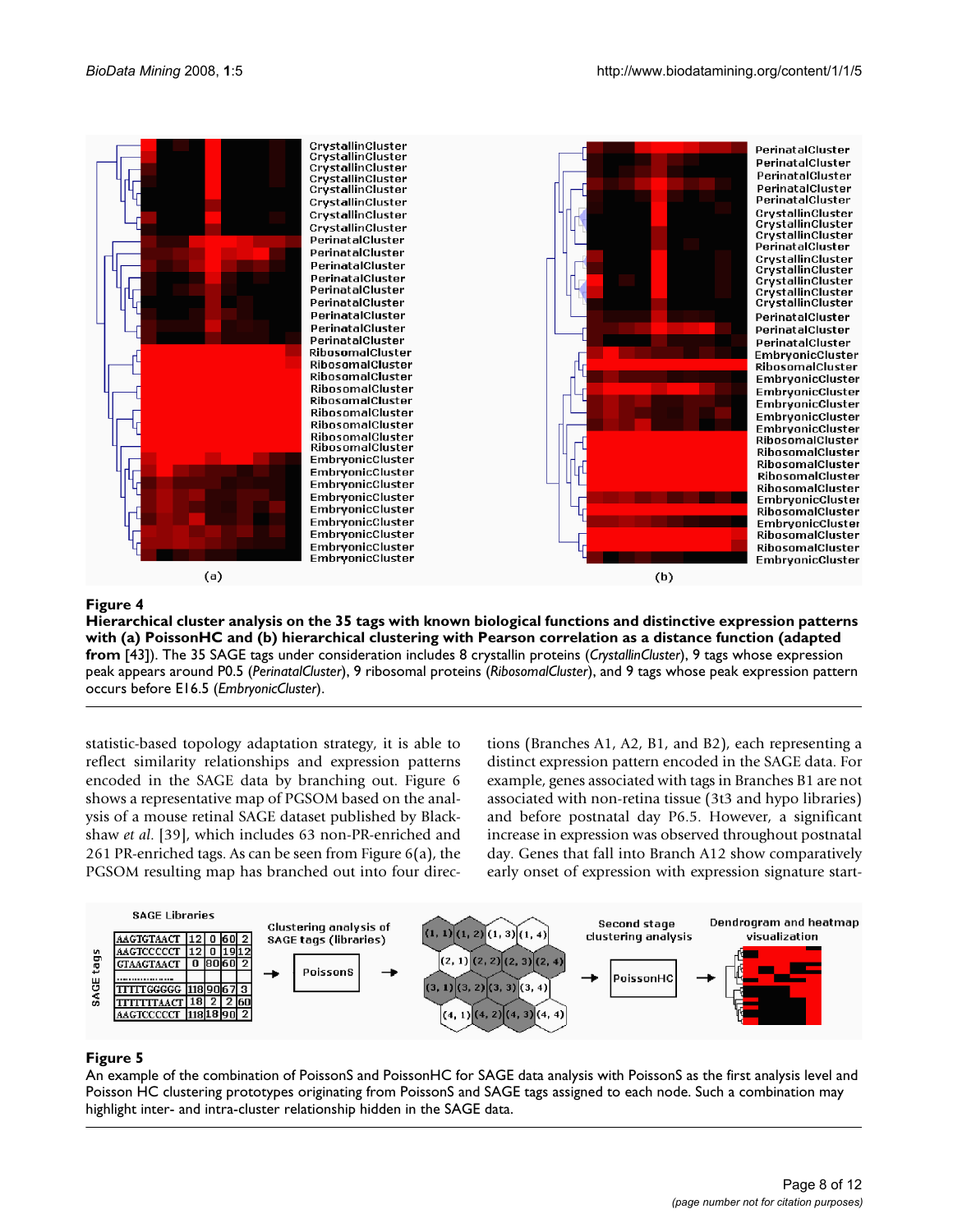

#### tion map for Branch A1 **Figure 6** PGSOM-based data analysis for mouse retinal SAGE data. (a) A representative output map. (b) The submap is a higher-resolu-

**PGSOM-based data analysis for mouse retinal SAGE data. (a) A representative output map. (b) The submap is a higher-resolution map for Branch A1**. (c) to (g) The median plots of expression patterns represented by Branches A1, A2, B1, B2, A11 and A12 respectively. Ten SAGE libraries are plotted on the x-axis, and relative expression abundance over 14 libraries is shown on the y-axis. The numbers shown on the x-axis represent 14 SAGE libraries, i.e., 1→3t3; 2→hypo; 3→E12.5; 4→E14.5; 5→E16.5; 5→E18.5; 7→P0.5; 8→P2.5; 9→P4.5; 10→P6.5; 11→P10.5Crx-/-; 12→P10.5Crx+/+; 13→Adult; 14→ONL. The total numbers of tags that fall into each branch along with the distribution of PR-enriched and non-PR-enriched tags over branches are shown on graphs (c) to (f).

ing at early stage of embryonic day and peaking around the time of birth.

Interestingly, PGSOM can also be used to perform hierarchical and multi-resolution clustering on selected areas of interest based on the selection on different learning parameters. The submap shown in Figure(b) is a higherresolution map of Branch A1. This branch expanded into two directions: Branches A11 and A12, which were separated by the area covered by the dummy nodes. An analysis of expression pattern of SAGE tags clustered into these sub-branches reveal that each sub-branch is associated with a distinct, prototypical expression profile. While tags found in sub-branch A11 typically demonstrate a peak in expression during embryonic day, sub-branch A12 mainly contains tags with expression levels peaking around postnatal day, as shown in Figure 6(g).

#### *Semi-supervised clustering approach*

Traditional data-driven clustering analysis of SAGE data ignores existing prior biological knowledge. Recent advances in clustering techniques have demonstrated how functional biological knowledge can be integrated into a learning process to support SAGE data mining. Boratyn *et al*. [46] introduced a distance function, which makes use of the functional class information of annotated genes along with the experimental data, for clustering gene expression data. Based on the construction of a binary matrix that represents gene membership in a set of biological functions, they decreased the distance between a pair of genes annotated with similar functions and increased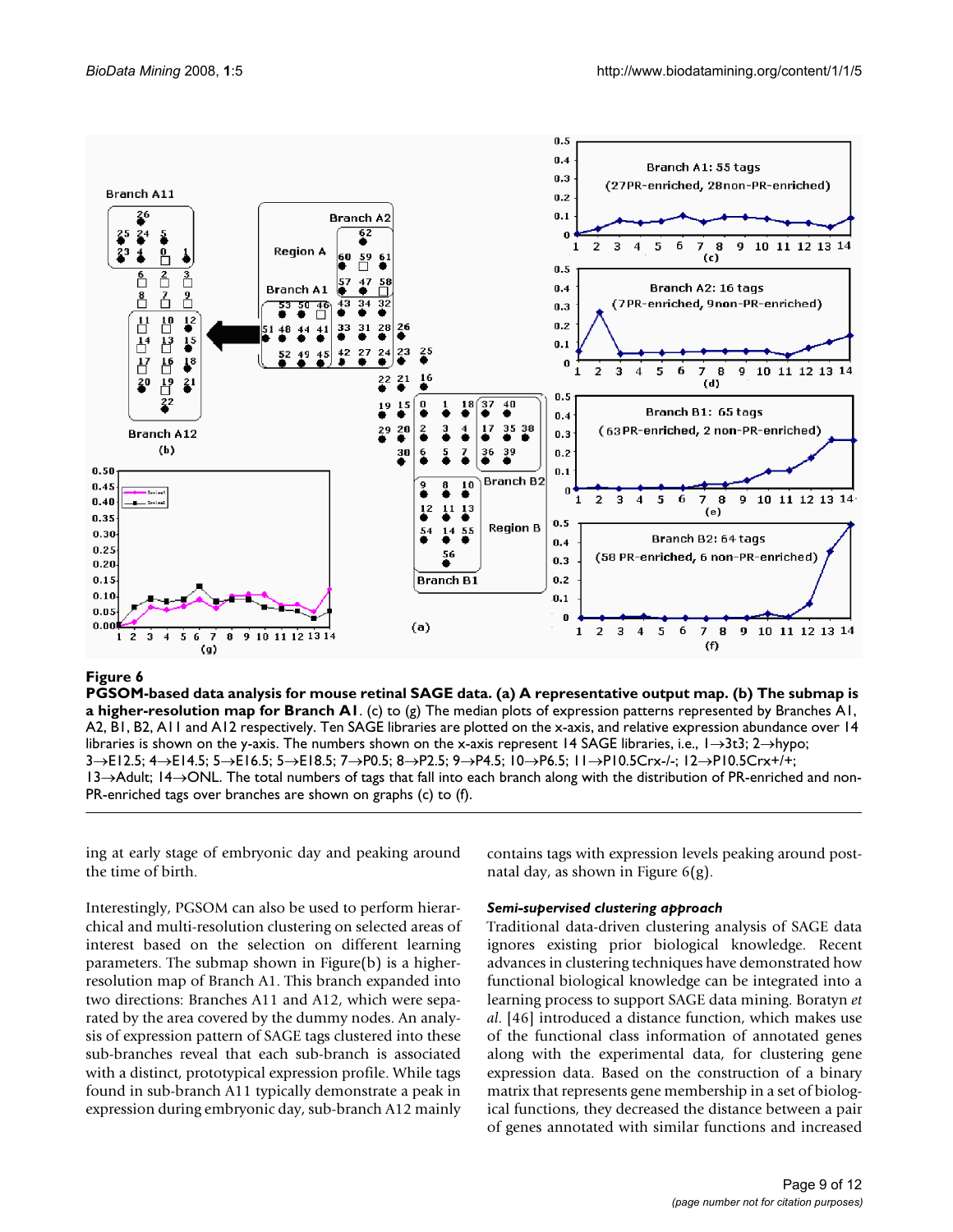the pair-wise distance if two genes were annotated with different functions, or if these genes have no annotation. The new distance function was implemented within hierarchical clustering and evaluated using a human cancer SAGE dataset including 258 tags, whose expression values were significantly different across 4 normal and 7 ductal carcinoma *in situ* samples [47]. An improvement in terms of biological validity of the obtained clusters was observed when using the combined distance measure in comparison to results from traditional data-driven clustering. This study made a strong case for the inclusion of existing biological information for supporting clusteringbased SAGE data analysis.

# **Clustering evaluation techniques**

As an unsupervised approach, clustering techniques generally do not require an external teacher to oversee a learning process and there are no predefined classes to indicate the type of valid relations or patterns that should be expected from the clustering process. Thus, the evaluation of clustering results is an essential task in cluster analysis.

Traditionally, the development of cluster validation techniques has mainly relied on indicators inferred from the data. One such example is the utilization of various cluster validity indices, which incorporate statistical aspects of the resulting partitioning to provide a quantitative assessment of the quality of clustering results. For example, based on the combination of different inter- and intracluster distances, Wang *et al*. [48] implemented generalized *Dunn's cluster validity index* to support clusteringbased, large-scale analysis of SAGE expression data generated in the developing mouse retina.

It has been shown that such data-driven cluster evaluation methods are not sufficient for clustering analysis of biological data [30]. Given the fact that one of the most important objectives of clustering analysis of SAGE data is to identify biologically-meaningful expression patterns encoded in the data, recent years have seen a growing trend towards the incorporation of prior biological knowledge to assess the quality of the clustering outcomes. Using functional information available in the Gene Ontology database, for instance, Datta and colleague [48] proposed the following two measures for assessing biological relevance of clustering analysis of gene expression data, including a Human breast cancer SAGE data: (a) *Biological homogeneity index*, which assesses how biologically homogeneous the clusters are, and (b) *biological stability index*, which measures the consistency of biological results produced. In an attempt to support the generation of biologically-meaningful partitioning, Zheng *et al*. [29] applied the *hypergeometric distribution* test to quantitatively assess the level of functional class enrichment (or over-representation) in a given partition. For each class (e.g. biologically category, cancer-specific SAGE tags), the probability (*p*-value) of observing *k* tags belonging to a class within a given cluster by chance is computed using the following formulae:

$$
p = 1 - \sum_{i=0}^{k-1} \frac{\binom{K}{i} \binom{N-K}{n-i}}{\binom{N}{n}}
$$
(6)

Where  $K$  is the number of tags assigned to the cluster under analysis, *k* is the number of tags belonging to the specific biological class in the cluster, *N* is the total number of SAGE tags in the whole data set and *n* is the total number of tags belonging to the specific class in the whole data set. If this probability is sufficiently low for a given class, one may conclude that the given biological category or functional class is significantly enriched in the cluster.

#### **Final remarks**

Given the amount and complexity of the data, computational approaches play an essential role in the analysis of SAGE data. This paper concentrated on relevant clustering techniques for the SAGE domain, based on an assessment of their merits, disadvantages and applications. Although this paper did not intend to represent an exhaustive review, key techniques and application principles of clustering-based approaches to SAGE data mining were discussed. Emphasis has been placed on current advances in the development of clustering algorithms for knowledge discovery in SAGE data.

Clustering analysis of SAGE data has traditionally focused on the application of software and tools typically applied to microarray data analysis. However, there are some fundamental mathematical differences between SAGE and micro array studies [17,29]. For example, it has been shown that SAGE data are governed by different statistical models from those describing microarray data [17,44]. Recent studies have demonstrated that without considering such a distinguishing statistical nature, clusteringbased SAGE data mining may fail to produce biologicallymeaningful and statistically-valid results. New clustering algorithms, which model the Poisson statistical nature of SAGE data, were reviewed in this paper. The advantages in terms of their ability to improve SAGE pattern discovery and visualization were highlighted.

It is worth noting that the Poisson-based clustering techniques discussed in this paper are not without their own limitations. As Kim et al. [49] pointed out, PoissonC fails to take the direction of departure of observed from expected into account. Thus, they proposed a new distant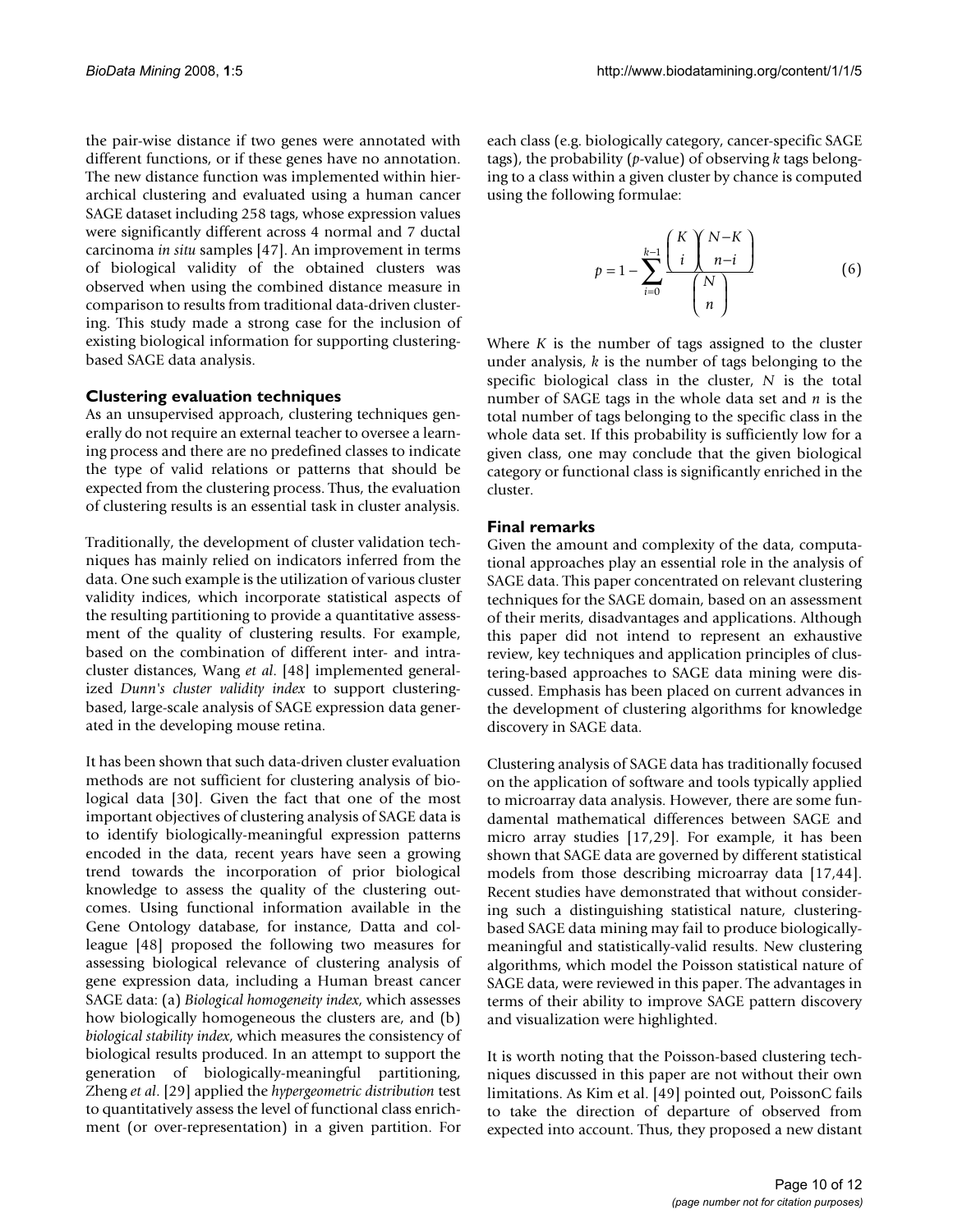measure, which emphasizes the profile shape through suitable data transformations. In addition, PoissonC [17], Poisson S and PoissonHC [43] are also limited by some of the factors exhibited by traditional clustering. For example, like the standard SOM-algorithm, the network topology needs to be specified by the user. Like *k*-means algorithms, PoissonC may be trapped in a local optimal depending on the selection of initial cluster seeds. Incorporation of Poisson statistics into alternative, advanced clustering techniques deserves further investigation.

Recent development in SAGE research has proposed some new mathematical models to analyze SAGE data [50-52]. For example, Zuyderduyn [50] proposed a Poisson mixture model to represent SAGE data. Gilchrist *et al*. [51] introduced a Bayesian framework to model SAGE tag formation and its effects on data interpretation. Integration of these models into SAGE clustering analysis would be part of the future work.

There is no universal clustering solution for SAGE data analysis and no single clustering technique can always perform well on different type of datasets. Therefore, in practice, it is recommended to use more than one clustering technique in order to achieve more reliable clustering results. The application of a hybrid approach such as the neuro-hierachical approach proposed by Wang et al. [27] also represents a promising way for large-scale clustering analysis of SAGE data. Such a combination, on the one hand, can reduce the size of the dimensionality of the input SAGE data and provide a user-friendly visualization platform to understand the overall structure of the data by allowing the user to inspect the resulting PoissonS map. On the other hand, by visualizing the resulting map produced by PoissonS and the dendrogram generated by PoissonHC, inter- and intra- cluster relationships encoded in the SAGE data may be readily detected and easily understood.

As a final step of clustering analysis, the application of cluster validation techniques is vital to assist users in understanding some fundamental questions such as: Are these clusters biologically meaningful? Does this cluster represent outliers or some novel findings? Both data- and knowledge- driven cluster validation techniques were introduced in the paper. It should be emphasized that, a vast collection of cluster assessment methodologies developed for microarray studies such as Gene Ontology-based cluster validation [53] can, in principle, be applied to SAGE data analysis. Finally, it is important to recognize that, in order to obtain statistically-reliable and biologically-meaningful results, the application of both internal and external validation techniques is recommended for the assessment of clustering outcomes [30].

#### **Competing interests**

The authors declare that they have no competing interests.

#### **Authors' contributions**

HW, HZ and FA co-wrote the manuscript. All authors read and approved the final manuscript.

#### **References**

- 1. Velculescu VE, Zhang L, Vogelstein B, Kinzler KW: **[Serial analysis](http://www.ncbi.nlm.nih.gov/entrez/query.fcgi?cmd=Retrieve&db=PubMed&dopt=Abstract&list_uids=7570003) [of gene expression.](http://www.ncbi.nlm.nih.gov/entrez/query.fcgi?cmd=Retrieve&db=PubMed&dopt=Abstract&list_uids=7570003)** *Science* 1995, **270:**484-7.
- 2. Patino WD, Mian OY, Hwang PM: **[Serial analysis of gene expres](http://www.ncbi.nlm.nih.gov/entrez/query.fcgi?cmd=Retrieve&db=PubMed&dopt=Abstract&list_uids=12364383)[sion: technical considerations and applications to cardiovas](http://www.ncbi.nlm.nih.gov/entrez/query.fcgi?cmd=Retrieve&db=PubMed&dopt=Abstract&list_uids=12364383)[cular biology.](http://www.ncbi.nlm.nih.gov/entrez/query.fcgi?cmd=Retrieve&db=PubMed&dopt=Abstract&list_uids=12364383)** *Circ Res* 2002, **91(7):**565-569.
- 3. Keime C, Damiola F, Mouchiroud D, Duret L, Gandrillon O: **[Identi](http://www.ncbi.nlm.nih.gov/entrez/query.fcgi?cmd=Retrieve&db=PubMed&dopt=Abstract&list_uids=15469608)[tag, a relational database for SAGE tag identification and](http://www.ncbi.nlm.nih.gov/entrez/query.fcgi?cmd=Retrieve&db=PubMed&dopt=Abstract&list_uids=15469608) [interspecies comparison of SAGE libraries.](http://www.ncbi.nlm.nih.gov/entrez/query.fcgi?cmd=Retrieve&db=PubMed&dopt=Abstract&list_uids=15469608)** *BMC Bioinformatics* 2004, **5:**143.
- Divina P, Foreijt J: **[The mouse SAGE site: database of public](http://www.ncbi.nlm.nih.gov/entrez/query.fcgi?cmd=Retrieve&db=PubMed&dopt=Abstract&list_uids=14681462) mouse SAGE libraries.** Nucleic Acids Research 2004, **[mouse SAGE libraries.](http://www.ncbi.nlm.nih.gov/entrez/query.fcgi?cmd=Retrieve&db=PubMed&dopt=Abstract&list_uids=14681462)** *Nucleic Acids Research* 2004, **32:**D482-D483.
- 5. Lee T, Alba D, Baxendale V, Rennert O, Chan W: **[Application of](http://www.ncbi.nlm.nih.gov/entrez/query.fcgi?cmd=Retrieve&db=PubMed&dopt=Abstract&list_uids=16678385) [transcriptional and biological network analyses in mouse](http://www.ncbi.nlm.nih.gov/entrez/query.fcgi?cmd=Retrieve&db=PubMed&dopt=Abstract&list_uids=16678385) [germ-cell transcriptomes.](http://www.ncbi.nlm.nih.gov/entrez/query.fcgi?cmd=Retrieve&db=PubMed&dopt=Abstract&list_uids=16678385)** *Genomics* 2006, **88(1):**18-33.
- 6. Porter D, Yao J, Polyak K: **[SAGE and related approaches for](http://www.ncbi.nlm.nih.gov/entrez/query.fcgi?cmd=Retrieve&db=PubMed&dopt=Abstract&list_uids=16533708) [cancer target identification.](http://www.ncbi.nlm.nih.gov/entrez/query.fcgi?cmd=Retrieve&db=PubMed&dopt=Abstract&list_uids=16533708)** *Drug Discovery Today* 2006, **11(3– 4):**110-118.
- 7. Koon N, Zaika A, Moskaluk CA, Frierson HF, Knuutila S, Powell SM, El-Rifai W: **[Clustering of molecular alternations in gastro](http://www.ncbi.nlm.nih.gov/entrez/query.fcgi?cmd=Retrieve&db=PubMed&dopt=Abstract&list_uids=15140403)[esophageal carcinomas.](http://www.ncbi.nlm.nih.gov/entrez/query.fcgi?cmd=Retrieve&db=PubMed&dopt=Abstract&list_uids=15140403)** *Neoplasia* **6(2):**143-149.
- 8. Blackshaw S, Harpavat S, Trimarchi J, Cai L, Huang H, Kuo W, Lee K, Fraioli R, Cho S, Yung R, Asch E, Wong W, Ohno-Machado L, Weber G, Cepko CL: **[Genomic Analysis of Mouse Retinal Develop](http://www.ncbi.nlm.nih.gov/entrez/query.fcgi?cmd=Retrieve&db=PubMed&dopt=Abstract&list_uids=15226823)[ment.](http://www.ncbi.nlm.nih.gov/entrez/query.fcgi?cmd=Retrieve&db=PubMed&dopt=Abstract&list_uids=15226823)** *PLoS Biology* 2004, **2(9):**.
- 9. El-Meanawy MA, Schelling JR, Pozuelo F, Churpek MM, Ficker EK, Iyengar S, Sedor JR: **[Use of serial analysis of gene expression to](http://www.ncbi.nlm.nih.gov/entrez/query.fcgi?cmd=Retrieve&db=PubMed&dopt=Abstract&list_uids=10919859) [generate kidney expression libraries.](http://www.ncbi.nlm.nih.gov/entrez/query.fcgi?cmd=Retrieve&db=PubMed&dopt=Abstract&list_uids=10919859)** *Am J Physiol Renal Physiol* 2000, **279(2):**F383-392.
- 10. Akmaev VR, Wang CJ: **[Correction of sequence-based artifacts](http://www.ncbi.nlm.nih.gov/entrez/query.fcgi?cmd=Retrieve&db=PubMed&dopt=Abstract&list_uids=14871862) [in serial analysis of gene exprexsion.](http://www.ncbi.nlm.nih.gov/entrez/query.fcgi?cmd=Retrieve&db=PubMed&dopt=Abstract&list_uids=14871862)** *Bioinformatics* 2004, **20(8):**1254-1263.
- 11. Thygesen H, Zwinderman A: **[Modeling SAGE data with a trun](http://www.ncbi.nlm.nih.gov/entrez/query.fcgi?cmd=Retrieve&db=PubMed&dopt=Abstract&list_uids=16549008)[cated gamma-Poisson model.](http://www.ncbi.nlm.nih.gov/entrez/query.fcgi?cmd=Retrieve&db=PubMed&dopt=Abstract&list_uids=16549008)** *BMC Bioinformatics* 2006, **7:**157.
- 12. Beißbarth T, Hyde L, Smyth GK, Job C, Boon W-M, Tan S-S, Scott HS, Speed TP: **Statistical modelling of sequencing errors in sage libraries.** *Bioinformatics* 2004, **20(suppl 1):**31-39.
- 13. Saha S, Sparks AB, Rago C, Akmaev V, Wang CJ, Vogelstein B, Kinzler KW, Velculescu VE: **[Using the transcriptome to annotate the](http://www.ncbi.nlm.nih.gov/entrez/query.fcgi?cmd=Retrieve&db=PubMed&dopt=Abstract&list_uids=11981567) [genome.](http://www.ncbi.nlm.nih.gov/entrez/query.fcgi?cmd=Retrieve&db=PubMed&dopt=Abstract&list_uids=11981567)** *Nat Biotechnol* 2002, **20:**508-512.
- 14. Stollberg J, Urschitz J, Urban Z, Boyd CD: **[A quantitative evalua](http://www.ncbi.nlm.nih.gov/entrez/query.fcgi?cmd=Retrieve&db=PubMed&dopt=Abstract&list_uids=10958642)[tion of SAGE.](http://www.ncbi.nlm.nih.gov/entrez/query.fcgi?cmd=Retrieve&db=PubMed&dopt=Abstract&list_uids=10958642)** *Genome Research* 2000, **10(8):**1241-1248.
- 15. Akmaev VR: **[Correction of technology-related artefacts in](http://www.ncbi.nlm.nih.gov/entrez/query.fcgi?cmd=Retrieve&db=PubMed&dopt=Abstract&list_uids=18287628) [serial analysis of gene expression.](http://www.ncbi.nlm.nih.gov/entrez/query.fcgi?cmd=Retrieve&db=PubMed&dopt=Abstract&list_uids=18287628)** *Methods Mol Biol* 2008, **387:**133-142.
- 16. Audic S, Claverie JM: **[The significance of digital gene expression](http://www.ncbi.nlm.nih.gov/entrez/query.fcgi?cmd=Retrieve&db=PubMed&dopt=Abstract&list_uids=9331369) [profiles.](http://www.ncbi.nlm.nih.gov/entrez/query.fcgi?cmd=Retrieve&db=PubMed&dopt=Abstract&list_uids=9331369)** *Genome Res* 1997, **7(10):**986-995.
- 17. Cai L, Huang H, Blackshaw S, Liu JS, Cepko C, Wong W: **[Clustering](http://www.ncbi.nlm.nih.gov/entrez/query.fcgi?cmd=Retrieve&db=PubMed&dopt=Abstract&list_uids=15239836) [analysis of SAGE data: A Poisson approach.](http://www.ncbi.nlm.nih.gov/entrez/query.fcgi?cmd=Retrieve&db=PubMed&dopt=Abstract&list_uids=15239836)** *Genome Biology* 2004, **5:**R51.
- 18. Man MZ, Wang X, Wang Y: **POWER\_SAGE: comparing statis-<br><b>tical tests for SAGE** experiments. Bioinformatics 2000, tical tests for **SAGE** experiments. **16:**953-959.
- 19. Chen H, Centola M, Altschul SF, Metzger H: **[Characterization of](http://www.ncbi.nlm.nih.gov/entrez/query.fcgi?cmd=Retrieve&db=PubMed&dopt=Abstract&list_uids=9802978) [gene expression in resting and activated mast cells.](http://www.ncbi.nlm.nih.gov/entrez/query.fcgi?cmd=Retrieve&db=PubMed&dopt=Abstract&list_uids=9802978)** *J Exp Med* 1998, **188:**1657-1668.
- 20. Ruijter JM, Van Kampen AH, Baas F: **[Statistical evaluation of](http://www.ncbi.nlm.nih.gov/entrez/query.fcgi?cmd=Retrieve&db=PubMed&dopt=Abstract&list_uids=12407185) [SAGE libraries: consequences for experimental design.](http://www.ncbi.nlm.nih.gov/entrez/query.fcgi?cmd=Retrieve&db=PubMed&dopt=Abstract&list_uids=12407185)** *Physiological Genomics* 2002, **11:**37-44.
- 21. Baggerly KA, Deng L, Morris JS, Aldaz CM: **[Differential expression](http://www.ncbi.nlm.nih.gov/entrez/query.fcgi?cmd=Retrieve&db=PubMed&dopt=Abstract&list_uids=12912827) [in SAGE: accounting for normal between-library variation.](http://www.ncbi.nlm.nih.gov/entrez/query.fcgi?cmd=Retrieve&db=PubMed&dopt=Abstract&list_uids=12912827)** *Bioinformatics* 2003, **19:**1477-1483.
- 22. Baggerly KA, Deng L, Morris JS, Aldaz CM: **[Overdispersed logistic](http://www.ncbi.nlm.nih.gov/entrez/query.fcgi?cmd=Retrieve&db=PubMed&dopt=Abstract&list_uids=15469612) [regression for SAGE: modelling multiple groups and covari](http://www.ncbi.nlm.nih.gov/entrez/query.fcgi?cmd=Retrieve&db=PubMed&dopt=Abstract&list_uids=15469612)[ates.](http://www.ncbi.nlm.nih.gov/entrez/query.fcgi?cmd=Retrieve&db=PubMed&dopt=Abstract&list_uids=15469612)** *BMC Bioinformatics* 2004, **5:**144.